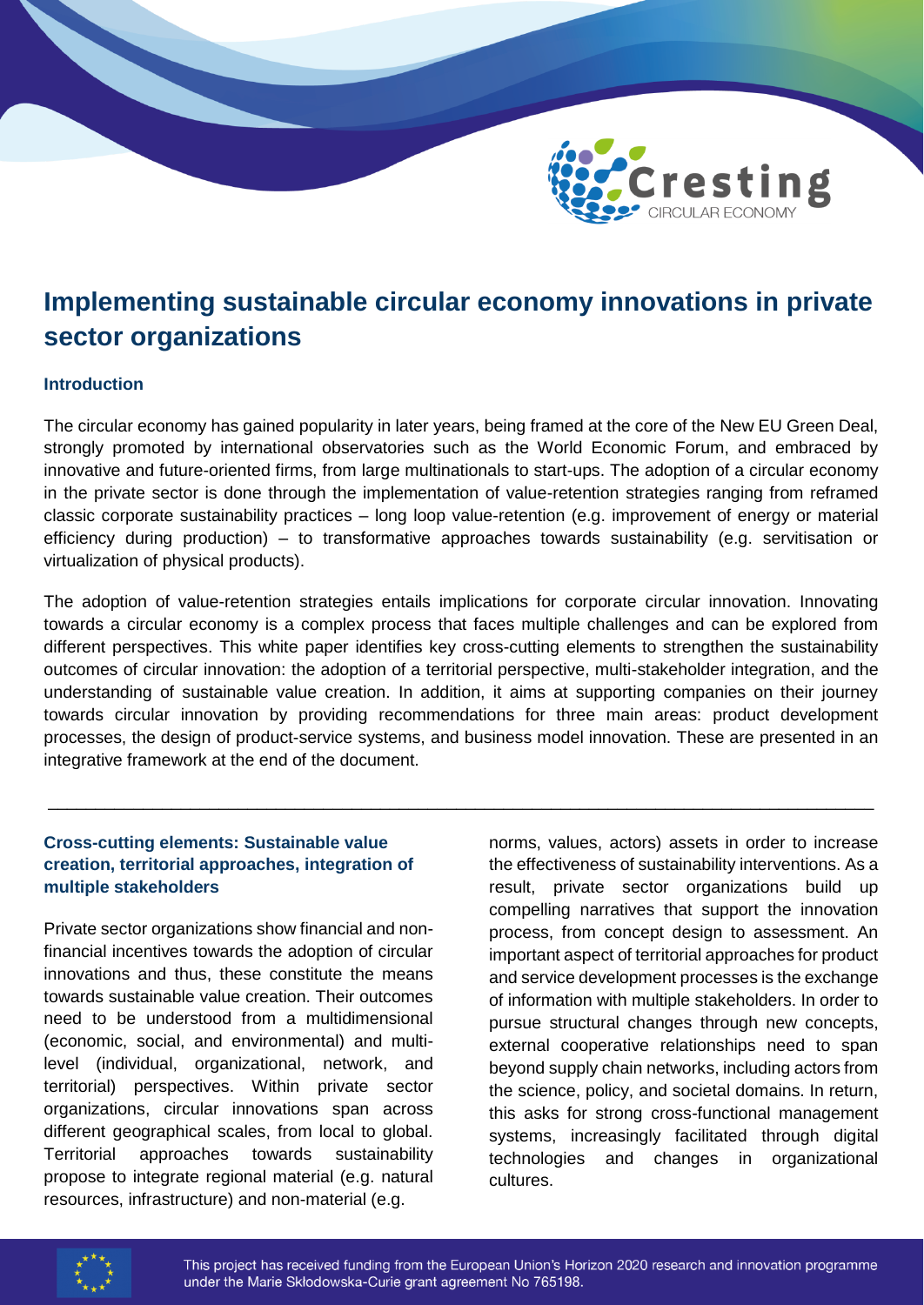

 **WP2.1:** *Business strategies and practices for a circular economy*



Supervised by Rupert Baumgartner, [rupert.baumgartner@uni](mailto:rupert.baumgartner@uni-graz.at)[graz.at](mailto:rupert.baumgartner@uni-graz.at)

All firms have a business model, even if they are aware of it or not. A business model synthesizes what a firm does and for who (value proposition), how it does it (value creation and delivery) and why it does it (revenue model). If a business model is rooted on a circular strategy, such that it is helping to narrow, slow or close the loop of resources in the economy, then this is considered a circular business model.

Firms can innovate a business model by embedding, implementing, and capitalizing on circular economy practices in four ways: creating a circular start-up, diversifying the current business with an added circular business model, acquiring an external circular business model, or completely transforming the current business model into a circular one. The process of conceptualizing and implementing a circular business model is complex, as it requires changing the key building blocks of a business model and to navigate against the dominant linear business logic of "take-makewaste", requiring firms to develop specific organizational capabilities to remain competitive (Santa-Maria et al., 2021a).

We undertook a multiple-case study on 10 firms that were successful in bringing a circular business model innovation to the market, and we identified 33 specific practices that supported this type of innovation process. We proposed that the most relevant ones are (i) to adopt a lifecycle perspective -particularly important for identifying impacts and opportunities-, (ii) to use sustainability-oriented



instruments, such as life-cycle-analysis, (iii) to design and develop value propositions with positive environmental or social impacts, (iv) to develop a sustainability-oriented strategy and organizational culture, (v) to identify and engage key stakeholders in collaboration and co-creation along the value chain and (vi) to integrate and coordinate the business ecosystem (Santa-Maria et al., under review).



 **WP2.2:** *Sustainable product lifecycle management in a circular economy*



*Anna Díaz*

[graz.at](mailto:rupert.baumgartner@uni-graz.at)

The inclusion of circularity principles impacts the Product Development process, i.e the series of tasks that allow to deliver a new product or improve an existing one. Both business model innovation and the inclusion of territorial resources enable a socio-technical approach towards sustainability for circular economy-oriented product design and pose two key implications for the design practice. First, business model innovation makes design acquire a strategic role within the organisation (Diaz et al., 2021a). Since one of the new goals is to re-orient consumption patterns towards sufficiency, companies need to move away from designing products made for business models seeking high sales volumes to designing products where value preservation is optimized throughout products' lifecycle. This involves making decisions that are strongly intertwined with the competitive strategy of a company and thus, implies the inclusion of a strategic perspective to design decisions. Hence,

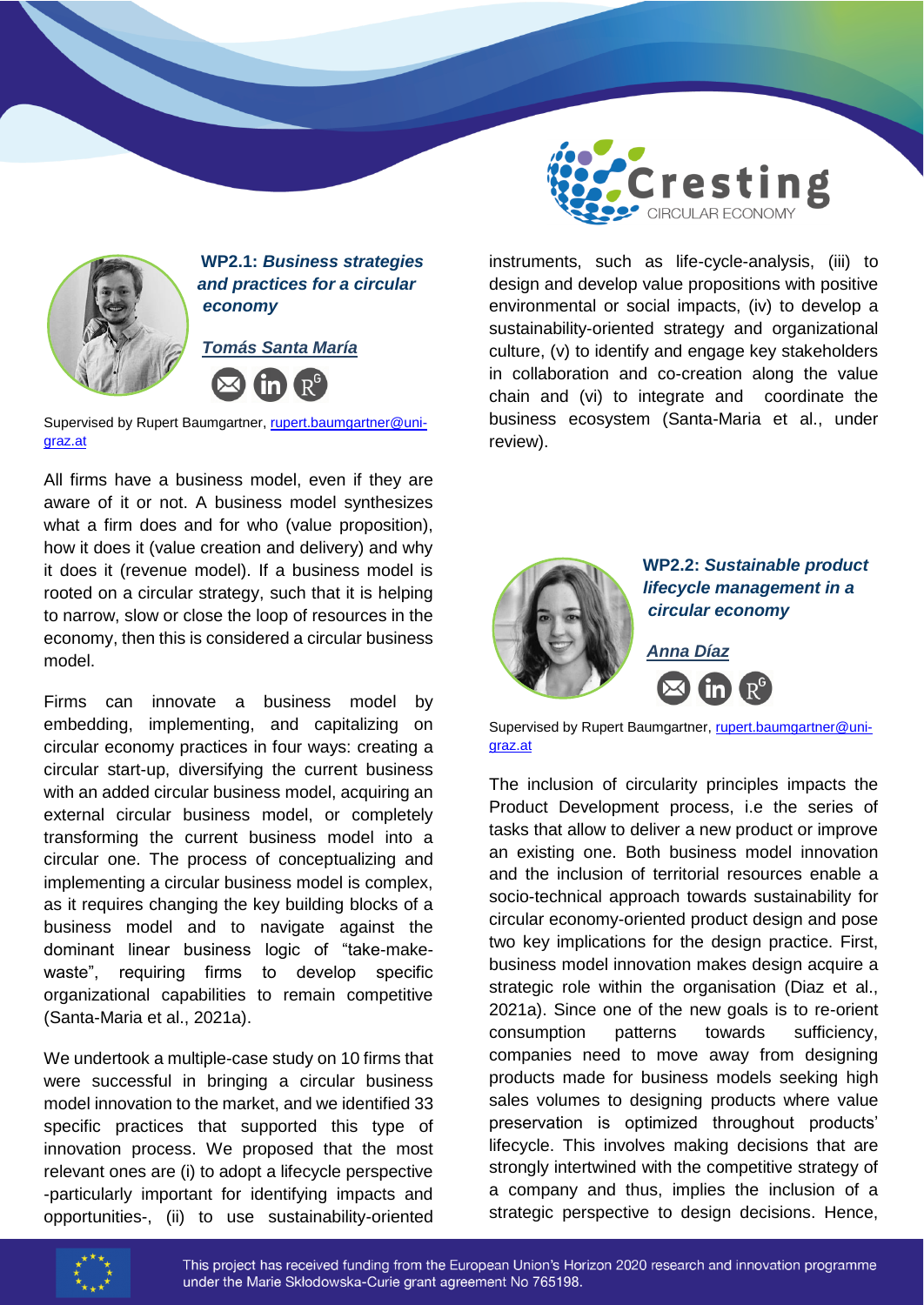

product planning activities play an important role in a company that aims at designing products oriented to value-retention (Diaz et al., 2021b). Second, the inclusion of territorial resources during design of products for a circular economy plays an important role in ensuring sustainable outcomes. In this task, designers act as cultural intermediaries able to understand geography-dependent values, attitudes and needs from users and consumers and adapt design elements oriented to value-retention accordingly. The consideration of territorial values adds a cross-cultural lens to user design approaches, an essential factor to ensure lifecycle actors are engaged in value-retention loops. Finally, a territorial perspective is also needed for strategic managers to identify the local actors involved in the exchanges of value surrounding a product or a service and establish effective partnerships (Lechner et al., 2021). Through our research it has been identified that main factors enabling the inclusion of circular economy principles during product development are: a) a stronger emphasis on product planning and early design phases, where product tasks can be discussed; b) integrating circular economy indicators in product evaluation routines; c) engage with stakeholders covering the entire lifecycle; d) engage with an extended team that can provide insights about all lifecycle actors in order to assure intended value-retention options are fulfilled, e) align organisational culture to integrate circularity goals into corporate strategies and adapt coordination mechanisms according to new needs.



 **WP2.3:** *Integration of local resources into sustainable product-service system design*

*Estephania Delgadillo*



Supervised by Tatiana Reye[, tatiana.reyes@utt.fr](mailto:tatiana.reyes@utt.fr)

Product-service systems (PSS) are integrated offerings of products and services which can bring innovative potential, satisfying users through the delivery of functions or performance instead of products. PSS are essential strategies for companies as they allow companies to secure competitiveness while addressing environmental and societal concerns. To this end, PSS can act as catalyzers for developing territorial cooperative ecosystems at the city or regional level. As a result, the actions of companies and other local economic actors can converge with the interests of public actors and society at large. Geographical embeddedness enhances the creation of shorter and closed material loops (material efficiency), and organizational proximities (e.g., culture, sharing strategies, and organizational structures) are essential enablers for territorial stakeholder relationships (Delgadillo et al., 2021). The creation of territorial synergies positively influences the adoption of the PSS while enhancing trust of communities and public authorities in these new business models.

In the design process of PSS for territorial sustainability, companies need to understand how they create material and immaterial value at an organizational, value network, and territorial levels from early stages. This implies an involvement of designers on more strategic decisions concerning corporate sustainability. In addition, designers and managers should aim at integrating key territorial stakeholders from early stages of the design

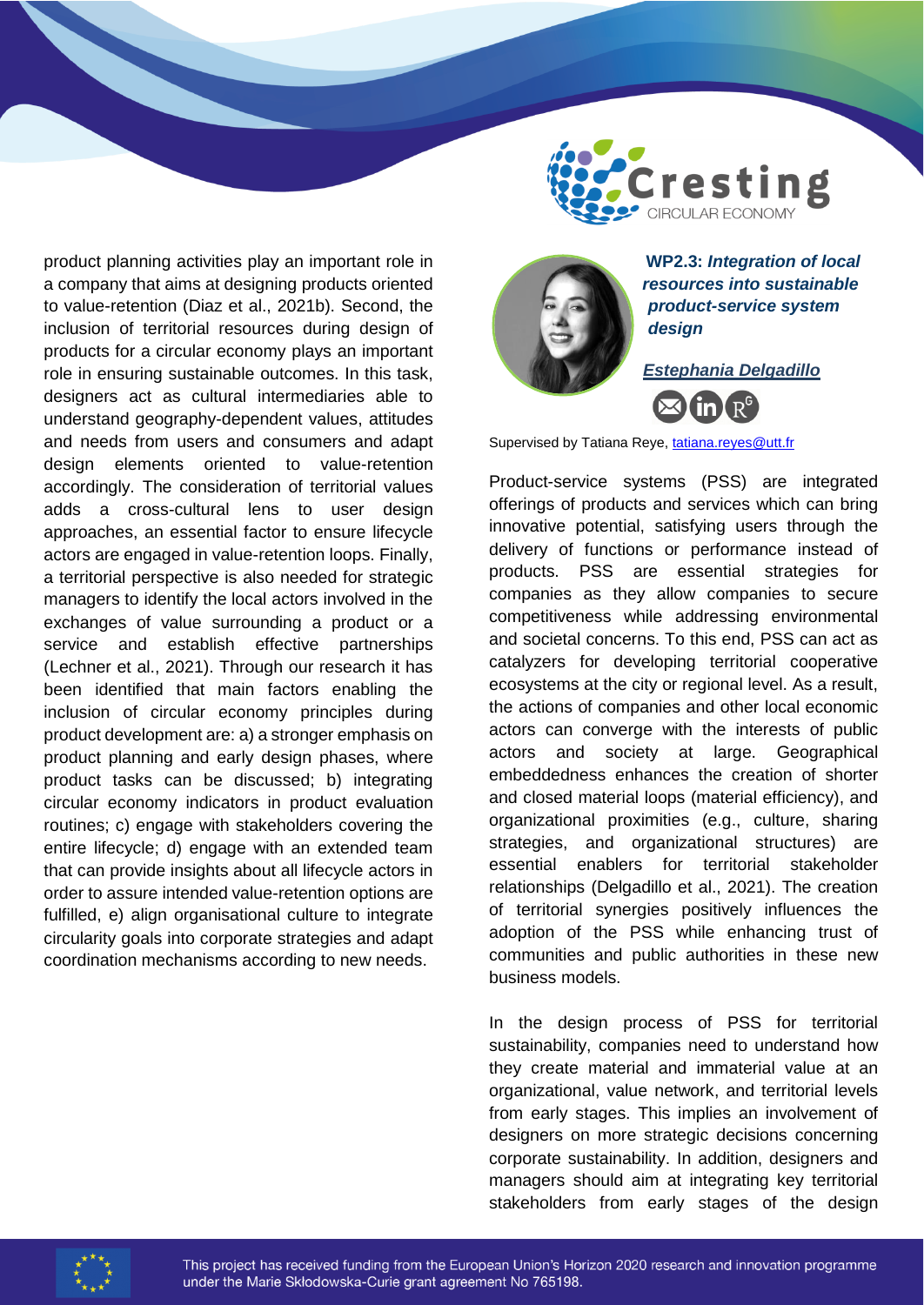

process for developing competitive strategies that meet the social needs of the territory(ies) where the PSS are implemented. Design tools and methods are essential to support PSS development that supports the sustainability transition of territorial systems. Therefore, we developed "SysTER," a collaborative approach aiming to help companies and organizations design sustainable Productservice Systems that incorporate the territorial dimension. This method is participatory, and it supports the early PSS design phases. It allows companies to understand: (a) the complex systems they and their particular PSS offering belong to, (b) how they can create material and immaterial value at an organizational, network, and territorial levels. (c) Develop concepts that tackle customer and territorial needs, (d) and evaluate concepts' value perceived by different system actors. SysTER was tested with four companies in France and Taiwan. The implementation and diffusion of PSS it's growing, enabling the collaboration with territorial actors from the public, industrial and civil spheres in the design and implementation of innovations is essential to foster sustainability transitions and resilience of

### **Practical recommendations**

In order to develop sustainable circular innovation, private sector organizations should embrace "Glocal" approaches in which production systems involving global actors are aligned with the societal needs of the local territories in which they operate. However, this approach can only be successful when collaboration for circular innovations integrates diverse stakeholders, including the industrial, science, policy, and societal domains. In this process, designers and managers are key actors in identifying and actively integrating key stakeholders in the innovation process. This results in the evolution of the designers' roles towards strategic decisions concerning corporate sustainability. From this perspective, companies should realize that designers are not only restricted to the product level. They are also concerned with the product-service system, business model, ecosystem, and territorial design levels.

The collaboration among stakeholders for designing and implementing circular innovation happens at early stages, which implies developing





regions.

This project has received funding from the European Union's Horizon 2020 research and innovation programme under the Marie Skłodowska-Curie grant agreement No 765198.